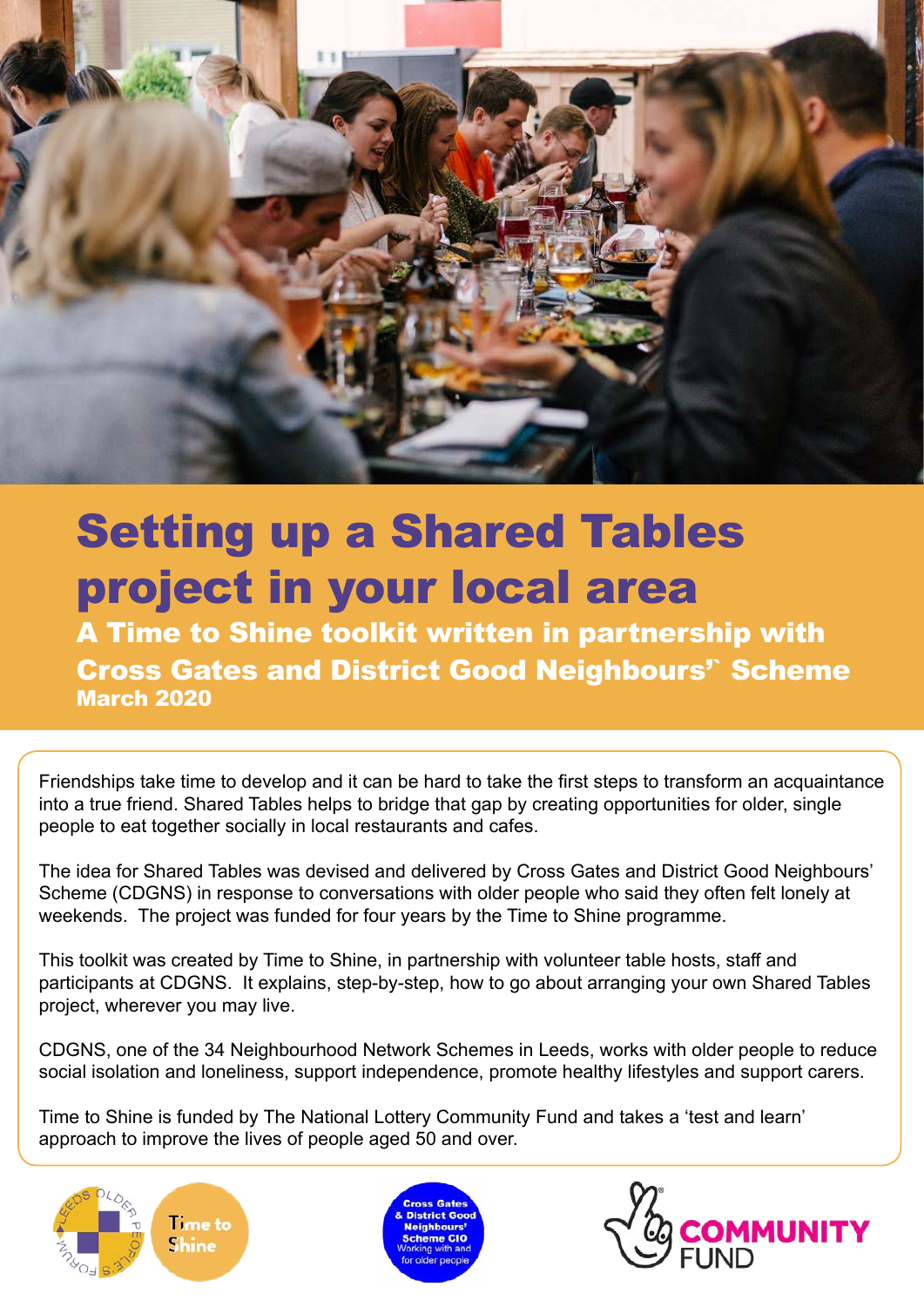#### **Background**

CDGNS piloted the idea of reserving shared tables in local cafes and restaurants and inviting local older people - who were single, living alone and able to make their own way to the venue to join the table and enjoy a self-funded meal together with other people. Over the two year pilot period 60 older people participated and feedback was very positive. Time to Shine funded the project for another two years to further develop Shared Tables at CDGNS and test whether the model could be replicated by other organisations in different areas of Leeds.

**"My weekends are much better. I have met lots of new people who I hadn't met before at CDGNS as we attend different activities there. It means that when I go shopping now I bump into people I have met on Shared Tables and get invited to go for coffee so it has had a positive impact for me that is wider than the weekend"**

### The basics

Shared Tables creates a caring and welcoming space and offers good company, good food, laughter and peer support. Shared Tables happen at the weekends or early evenings when charitable organisations are often closed. Staff and volunteers arrange, reserve and advertise a series of Shared Tables. Older people contact the office to book a place on one or more of the tables.

On the day of the meal, a volunteer table host is the main point of contact. They take responsibility for welcoming people into the group, helping the conversation flow and assisting with practicalities such as food ordering, knowing where the loos are and splitting the bill. The general public in the restaurant won't know that it's a Shared Table - all they will see is a group of 6-8 diners chatting, laughing and enjoying their meal together.

CDGNS hold regular socials for volunteer table hosts so that everyone can get together to share their views on how Shared Tables is working, how participants feel, which venues are popular and how the project could develop in the future.

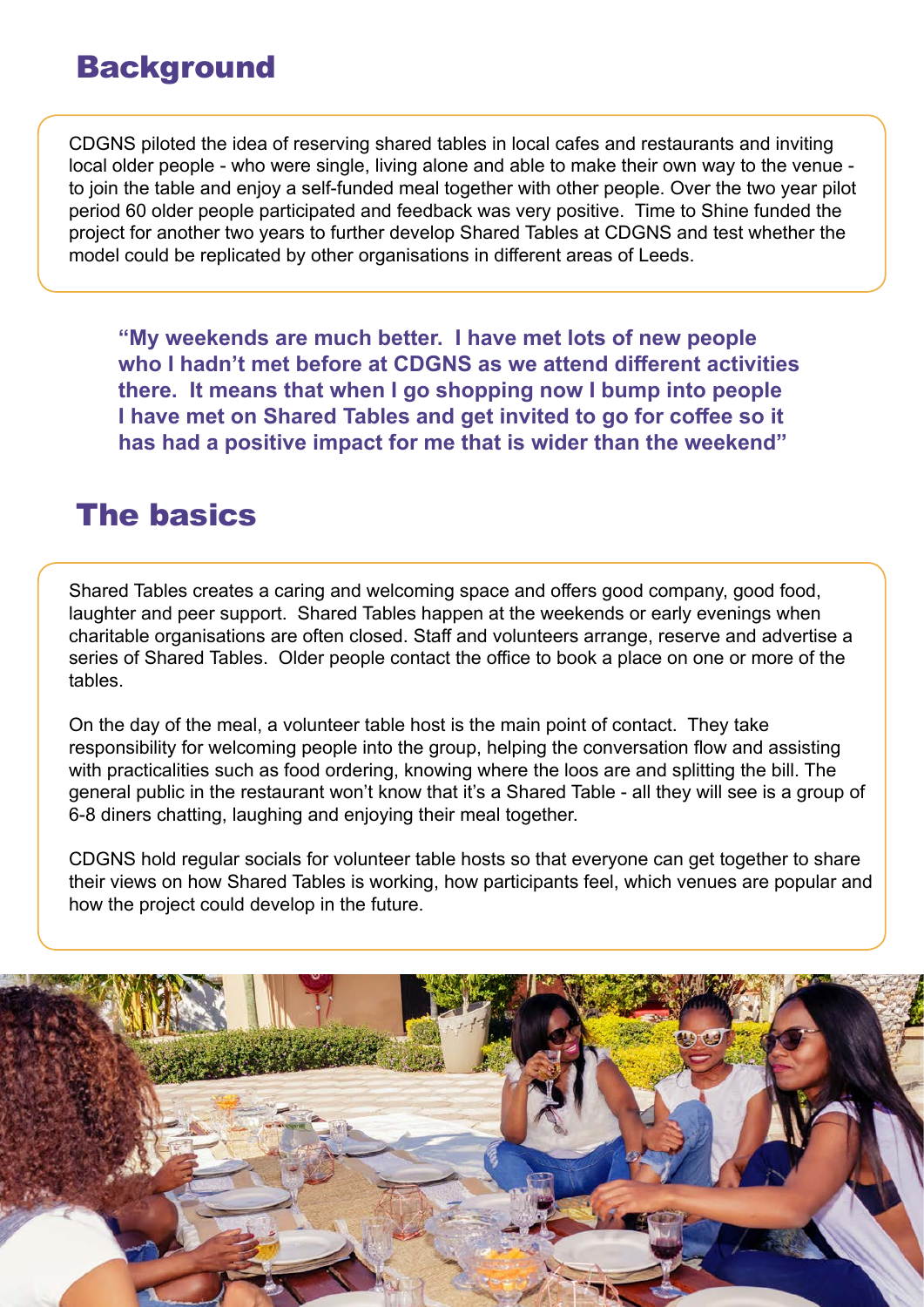# A Shared Tables toolkit

The project was funded to work with people aged 50+ but the model could be adapted for use with groups of people who share particular interests or life experiences. All Shared Tables must be inclusive, friendly and welcoming.

#### One person's Shared Tables story

**"At my first Shared Table everyone made me feel comfortable, I didn't feel out of place and I was able to relax and enjoy a meal in company. It got to a point where I wasn't cooking and I wouldn't really have a meal at home. It is reassuring to know that there are other people who understand and know what you're going through.**

**Because the table is booked it removes the fear of rejection that comes with asking people yourself because people can join on these tables as and when they choose.**

**I feel entirely different now. Life has a meaning. There is more to life than just waking up and going about routine things. I've made new friends and developed friendships that I already had."**

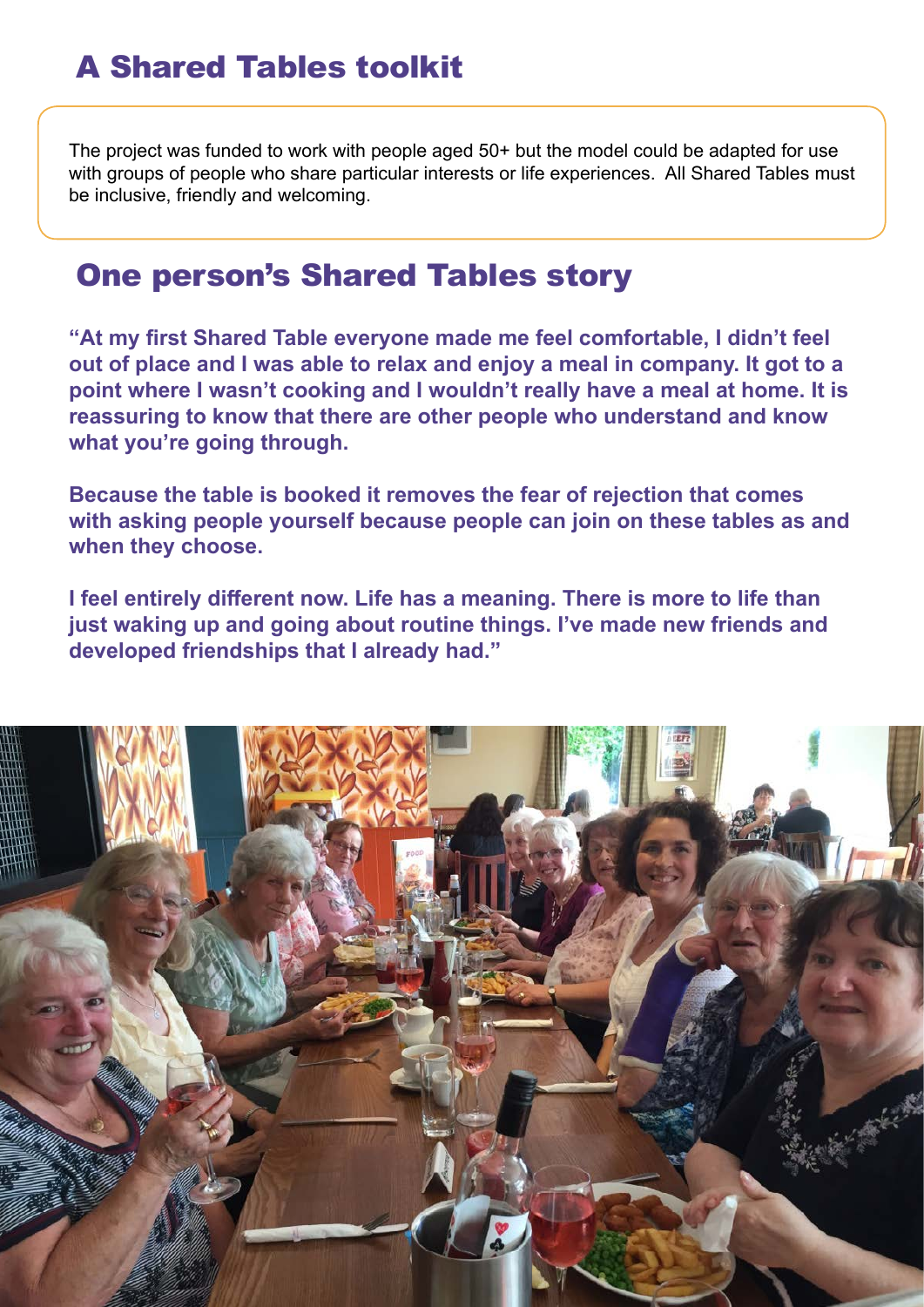# A step-by-step guide to setting up a Shared Tables project

- 1. Explain the idea behind Shared Tables and consult with your target group(s).
- 2. Identify popular cafes, pubs and restaurants and check accessibility. Use local establishments (or ones on a bus route) and choose venues to suit a variety of budgets and tastes - some formal restaurants, some less formal pubs and cafes, buffet style, curry, fish and chips etc.
- 3. Allocate approximately 2 hours of staff time initially to support each Shared Table. This will reduce as a routine is established.
- 4. Recruit a few table hosts who are sociable, able to relate to the target group for each Shared Table they host and able to make their own way to and from the venue.
- 5. Staff and volunteer hosts need to work together to prepare the paperwork and agree the practicalities, ensuring that table hosts have all the information they need to host a successful meal.
- 6. Recreate a trial Shared Table for staff, volunteers and hosts to see how it all works in practice. Discuss how it feels before, during and after taking part. This experience builds empathy and illustrates how it might feel to be new to the experience and is also an opportunity to check accessibility and test the processes and paperwork.
- 7. Check facilities and accessibility and then plan, reserve and advertise a series of 6 Shared Tables and limit numbers to 6-8 diners to make it easier to take part in all conversations. If there is a lot of interest book 2 smaller tables at the venue instead of one large table.
- 8. Clearly state the target group for each table single people, couples or carers for example and identify a table host who has similar lived experience.
- 9. Advertise the Shared Tables dates widely and encourage older people to tell others about it. Make it easy for people to book a place on a Shared Table and personally invite some people, if possible.
- 10.Make it clear that all diners pay for their own food and drinks.
- 11. Schedule ways to listen to and act on feedback and ideas from diners and table hosts. Find supportive ways to help new and potential hosts ease into the table host role.
- 12.Show appreciation to table hosts via regular volunteer socials, paid volunteer expenses and lots of positive encouragement.

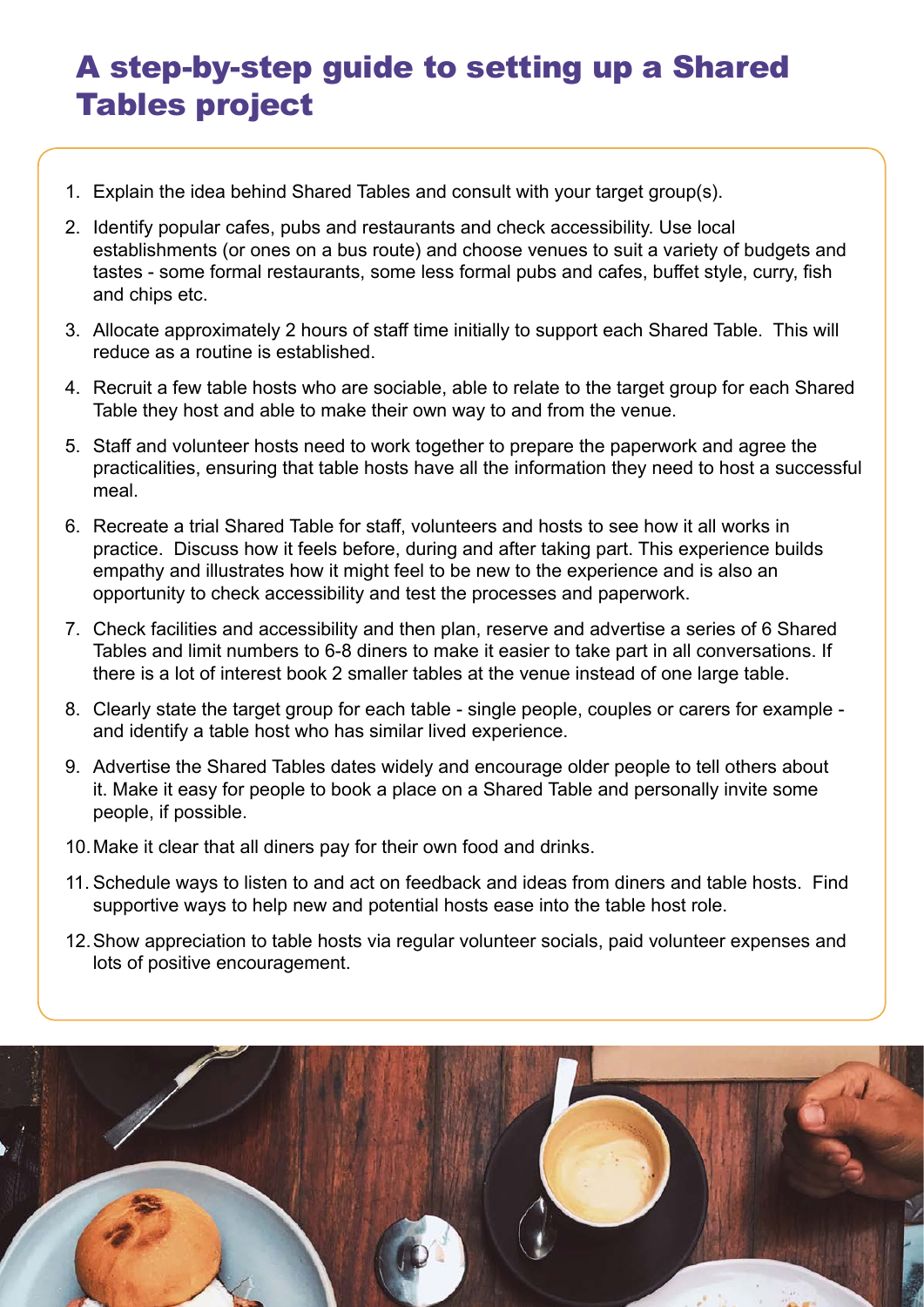# Understanding the table host role

**"I started as a participant but felt I would like to be more involved so volunteered to become a table host. As a table host you're more involved making sure meals are successful, people are happy and relaxed."**

The role of the table host is primarily to meet and greet older people at the designated venue to provide reassurance of table location and identify themselves as the host.

The host inspires conversation, puts people at ease, makes sure all diners are included in conversation and that new participants are made to feel welcome. Hosts sometimes need to help organise payments, using a simple form, particularly if venues don't provide guests with separate bills. Tips are separate from the bill and are often left on a saucer on the table.

During quarterly volunteer socials, table hosts agree the rota for the next series of meals and a staff member is the main point of contact if a host needs to cancel. CDGNS suggests that volunteers host a maximum of 2 meals per quarter so that everyone gets a turn.

| <b>Shared Tables</b>                               |                  |  |
|----------------------------------------------------|------------------|--|
|                                                    | Cost             |  |
|                                                    |                  |  |
| <b>Main</b><br>---------------------------------   |                  |  |
| <b>Desert</b><br>--------------------------------- |                  |  |
| <b>Drink</b><br>________________________________   |                  |  |
| Total to pay                                       | ---------------- |  |

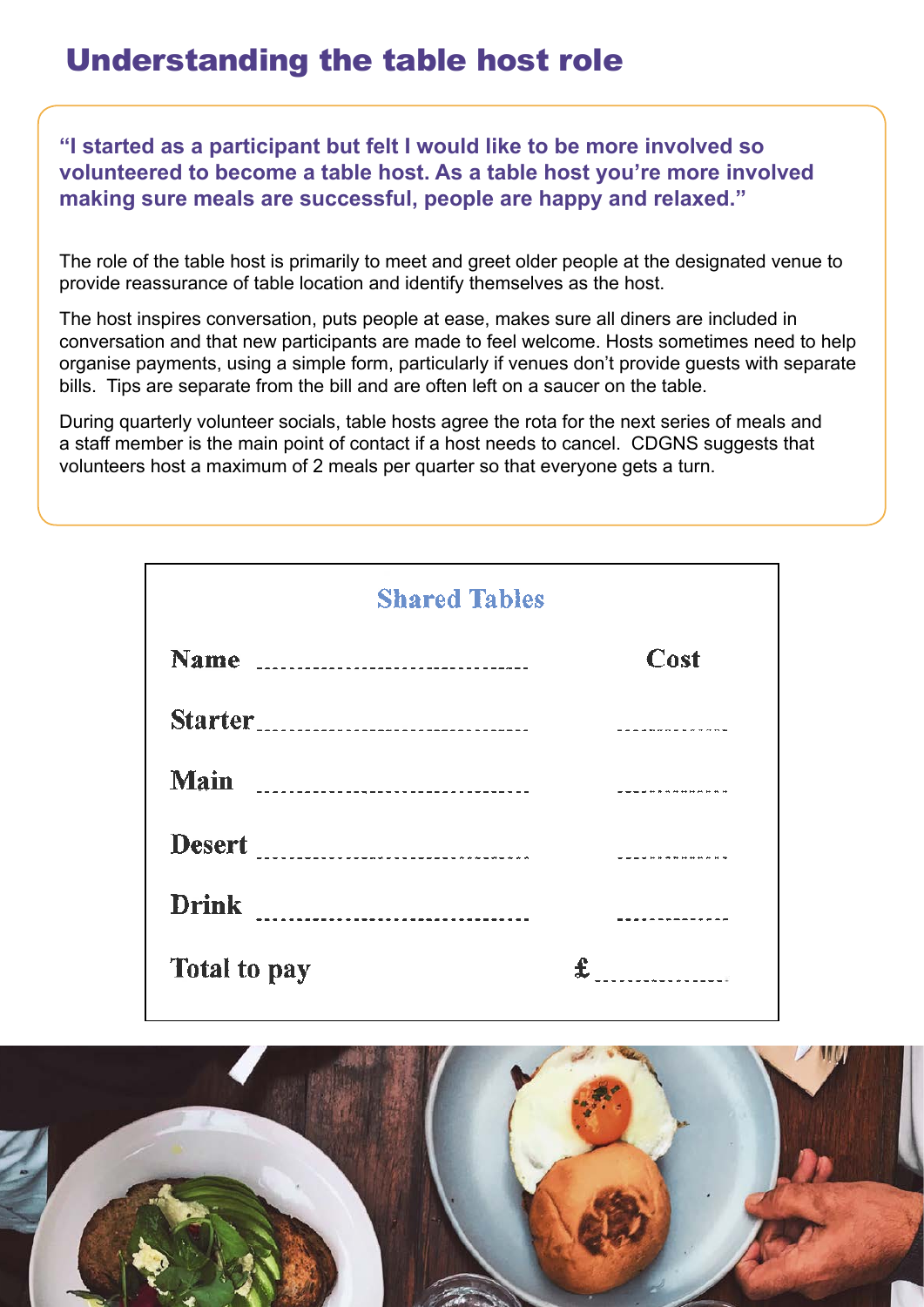# Volunteer table host recruitment

CDGNS recommends recruiting a minimum of 2/3 table hosts to begin with, initially inviting people who are socially confident and already well known to members and/or volunteers. Both male and female table hosts were invited although substantially fewer men volunteered initially and fewer fitted the criteria.

Having several table hosts means that duties can be shared and if one host can't volunteer for any reason the others could step in. Prospective table hosts are invited to shadow an experienced host in order to gain confidence.

# A table host's story

**"I retired at 65 and lived alone since I was 26. I got involved in CDGNS because I knew when I retired that I wouldn't have the social life I'd had during my working life. Joining as a member really gave me the social inclusion I was looking for.**

**I was delighted to become a volunteer on this project. I attended the shared tables as a participant originally and then one day a table host volunteer couldn't come so I stepped in. Nowadays, I don't have enough days in the week to fit in all the various activities and interests I have. I don't worry about not seeing people now as I feel part of a family."**

### Suggestions for timing meals

CDGNS initially advertised fortnightly Shared Tables progressing to weekly once they became established and the number of participants had grown. Alternating between Saturdays and Sundays provides as much choice as possible and booking tables at the same time helps people to get used to a regular social opportunity.

Most participants at CDGNS prefer lunch or early afternoon meals at weekends.

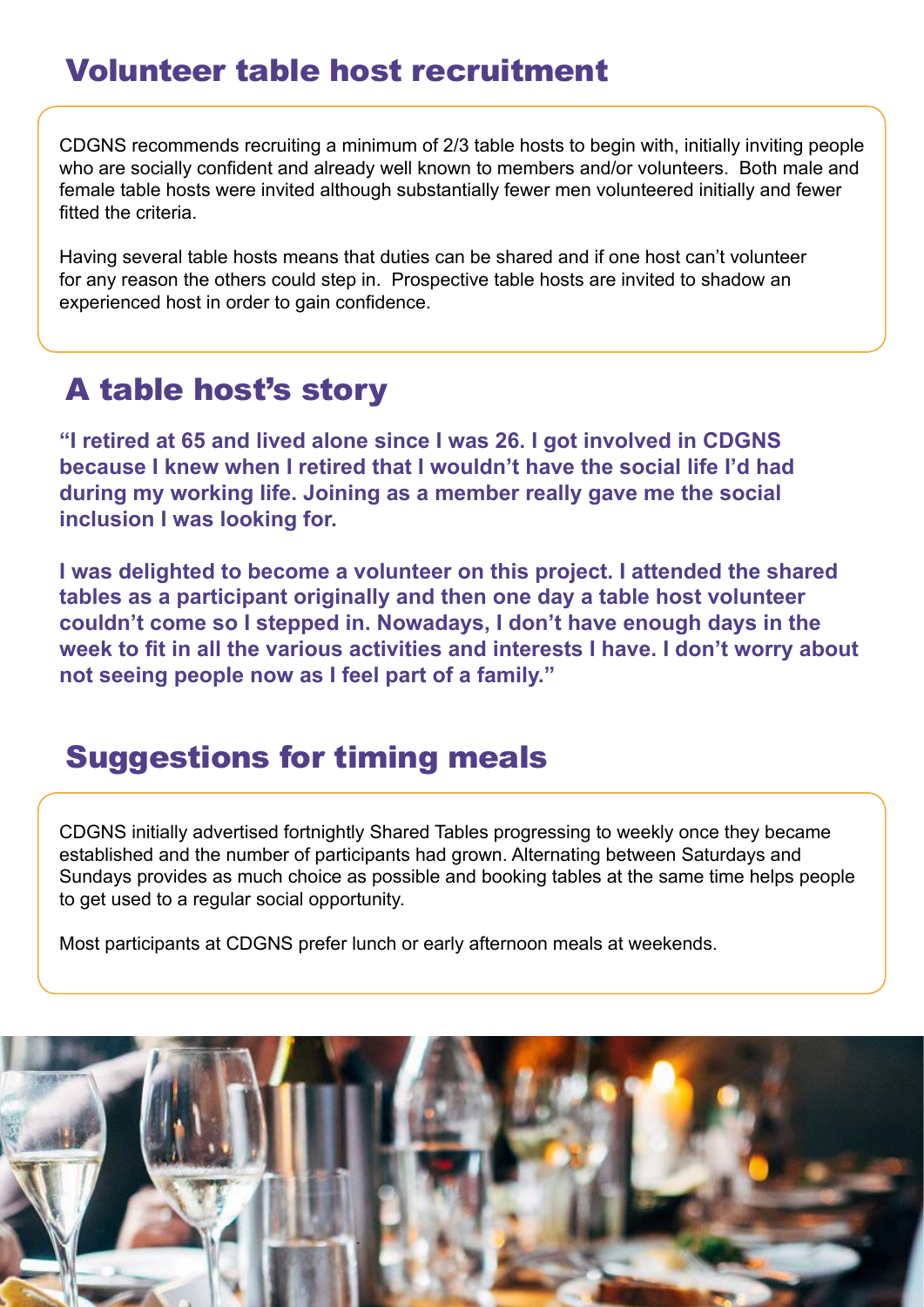# Table Bookings

CDGNS found it useful to create a booking form which is stored securely in the office. This helps when reserving the table and can be used to tell table hosts who to expect at the meal. When arranging Shared Tables as part of a funded project the booking form can provide monitoring information.

CDGNS gives each diner the phone number for the venue so that they can call on the day if they are delayed or unable to attend. This helps table hosts to keep their own phone numbers confidential.

|                | <b>Shared Tables</b> |              |  |
|----------------|----------------------|--------------|--|
| Date:-         |                      | Venue:-      |  |
| Time:-         | Phone No:-           | Host:-       |  |
|                | Name                 | Phone Number |  |
|                |                      |              |  |
| $\overline{2}$ |                      |              |  |

### Transport and Accessibility

CDGNS developed Shared Tables specifically for people who can make their own way to the venue, can order their own meal and also handle money. Meals happen when CDGNS is closed so participants need to be self- reliant and arranging their own way there means people have more choice and control over when to leave.

Prior to advertising a list of Shared Tables staff or volunteers contact the venues to check accessibility (step free, accessible toilets etc), serving times and the availability of 'early bird' menus, the type of food available and the likely noise levels.

# Flexible delivery

Although Shared Tables was initially developed for single people, men's tables, couples tables and mixed tables were trialled in response to feedback. Mixed tables are very popular especially for couples where one partner is very quiet, sometimes due to dementia or deteriorating health, but is still able to participate in social events. Good communication and a willingness to try new approaches help to strengthen the project.